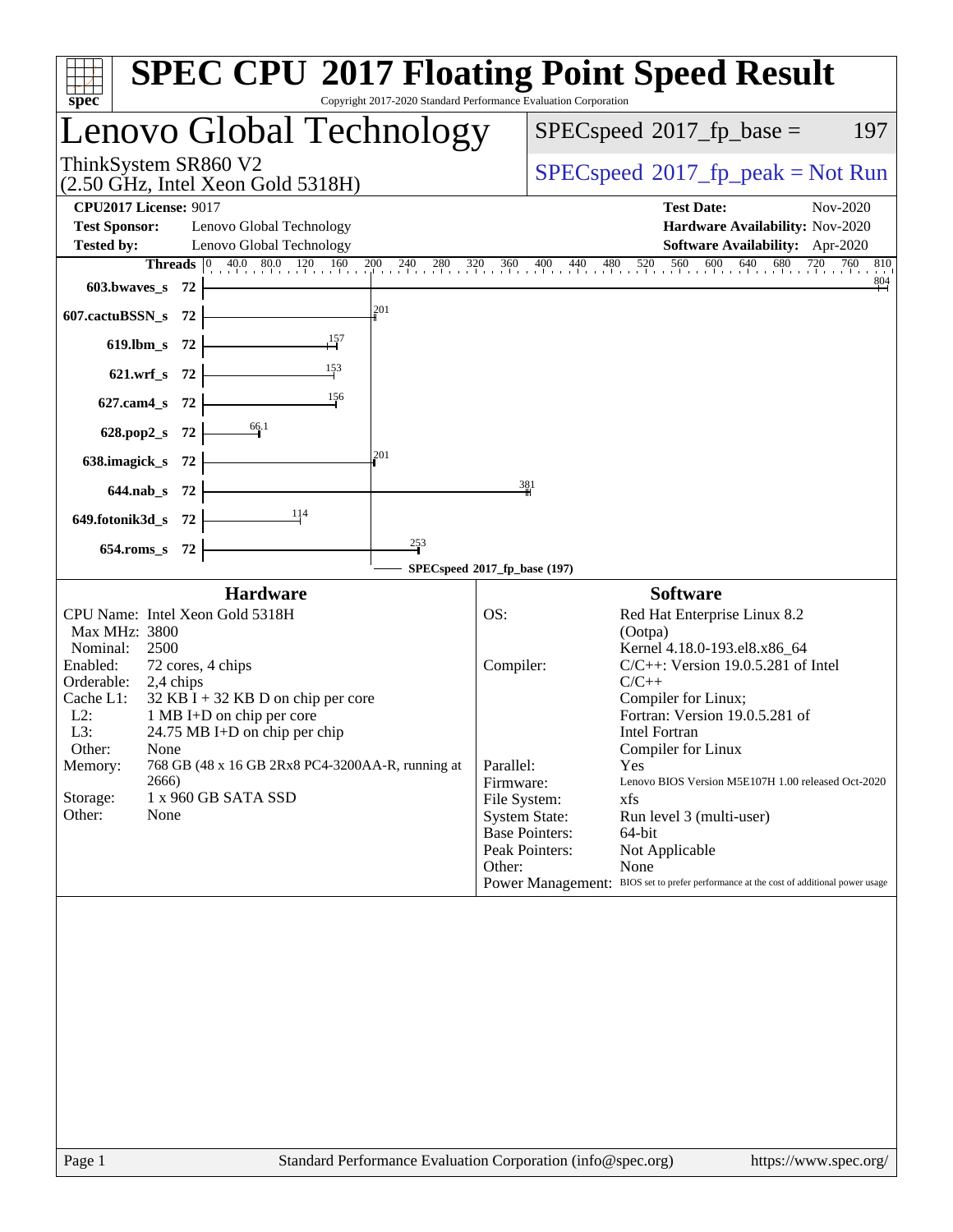

## Lenovo Global Technology

(2.50 GHz, Intel Xeon Gold 5318H)

 $SPECspeed^{\circledcirc}2017_fp\_base = 197$  $SPECspeed^{\circledcirc}2017_fp\_base = 197$ 

### ThinkSystem SR860 V2 [SPECspeed](http://www.spec.org/auto/cpu2017/Docs/result-fields.html#SPECspeed2017fppeak)[2017\\_fp\\_peak = N](http://www.spec.org/auto/cpu2017/Docs/result-fields.html#SPECspeed2017fppeak)ot Run

**[Test Sponsor:](http://www.spec.org/auto/cpu2017/Docs/result-fields.html#TestSponsor)** Lenovo Global Technology **[Hardware Availability:](http://www.spec.org/auto/cpu2017/Docs/result-fields.html#HardwareAvailability)** Nov-2020 **[Tested by:](http://www.spec.org/auto/cpu2017/Docs/result-fields.html#Testedby)** Lenovo Global Technology **[Software Availability:](http://www.spec.org/auto/cpu2017/Docs/result-fields.html#SoftwareAvailability)** Apr-2020

**[CPU2017 License:](http://www.spec.org/auto/cpu2017/Docs/result-fields.html#CPU2017License)** 9017 **[Test Date:](http://www.spec.org/auto/cpu2017/Docs/result-fields.html#TestDate)** Nov-2020

#### **[Results Table](http://www.spec.org/auto/cpu2017/Docs/result-fields.html#ResultsTable)**

|                  | <b>Base</b>                 |                |                |                | <b>Peak</b> |                |            |                |                |              |                |              |                |              |
|------------------|-----------------------------|----------------|----------------|----------------|-------------|----------------|------------|----------------|----------------|--------------|----------------|--------------|----------------|--------------|
| <b>Benchmark</b> | <b>Threads</b>              | <b>Seconds</b> | Ratio          | <b>Seconds</b> | Ratio       | <b>Seconds</b> | Ratio      | <b>Threads</b> | <b>Seconds</b> | <b>Ratio</b> | <b>Seconds</b> | <b>Ratio</b> | <b>Seconds</b> | <b>Ratio</b> |
| $603.bwaves$ s   | 72                          | 74.3           | 794            | 73.4           | 804         | 73.4           | 804        |                |                |              |                |              |                |              |
| 607.cactuBSSN s  | 72                          | 82.9           | 201            | 82.1           | 203         | 82.8           | <b>201</b> |                |                |              |                |              |                |              |
| $619.1$ bm s     | 72                          | 33.2           | 158            | 35.9           | 146         | 33.4           | 157        |                |                |              |                |              |                |              |
| $621.wrf$ s      | 72                          | 86.2           | 153            | 85.9           | 154         | 86.2           | 153        |                |                |              |                |              |                |              |
| $627.cam4_s$     | 72                          | 56.9           | 156            | 56.8           | 156         | 56.7           | 156        |                |                |              |                |              |                |              |
| $628.pop2_s$     | 72                          | 180            | 66.1           | 182            | 65.2        | 179            | 66.5       |                |                |              |                |              |                |              |
| 638.imagick_s    | 72                          | 72.2           | 200            | 71.7           | 201         | 71.7           | 201        |                |                |              |                |              |                |              |
| $644$ .nab s     | 72                          | 45.5           | 384            | 45.9           | <u>381</u>  | 46.1           | 379        |                |                |              |                |              |                |              |
| 649.fotonik3d s  | 72                          | 80.1           | <u>114</u>     | 80.2           | 114         | 80.0           | 114        |                |                |              |                |              |                |              |
| $654$ .roms s    | 72                          | 62.1           | 254            | 62.4           | 252         | 62.3           | 253        |                |                |              |                |              |                |              |
|                  | $SPECspeed*2017fp base =$   |                | 197            |                |             |                |            |                |                |              |                |              |                |              |
|                  | $SPECspeed*2017_fp\_peak =$ |                | <b>Not Run</b> |                |             |                |            |                |                |              |                |              |                |              |

Results appear in the [order in which they were run.](http://www.spec.org/auto/cpu2017/Docs/result-fields.html#RunOrder) Bold underlined text [indicates a median measurement](http://www.spec.org/auto/cpu2017/Docs/result-fields.html#Median).

#### **[Operating System Notes](http://www.spec.org/auto/cpu2017/Docs/result-fields.html#OperatingSystemNotes)**

Stack size set to unlimited using "ulimit -s unlimited"

#### **[Environment Variables Notes](http://www.spec.org/auto/cpu2017/Docs/result-fields.html#EnvironmentVariablesNotes)**

Environment variables set by runcpu before the start of the run: KMP\_AFFINITY = "granularity=fine,compact" LD\_LIBRARY\_PATH = "/home/cpu2017-1.1.0-ic19.0u5-2/lib/intel64" OMP\_STACKSIZE = "192M"

#### **[General Notes](http://www.spec.org/auto/cpu2017/Docs/result-fields.html#GeneralNotes)**

 Binaries compiled on a system with 1x Intel Core i9-9900K CPU + 64GB RAM memory using Redhat Enterprise Linux 8.0 Transparent Huge Pages disabled by default echo never > /sys/kernel/mm/transparent\_hugepage/enabled echo never > /sys/kernel/mm/transparent\_hugepage/defrag Prior to runcpu invocation Filesystem page cache synced and cleared with: sync; echo 3> /proc/sys/vm/drop\_caches NA: The test sponsor attests, as of date of publication, that CVE-2017-5754 (Meltdown) is mitigated in the system as tested and documented. Yes: The test sponsor attests, as of date of publication, that CVE-2017-5753 (Spectre variant 1) is mitigated in the system as tested and documented. Yes: The test sponsor attests, as of date of publication, that CVE-2017-5715 (Spectre variant 2) is mitigated in the system as tested and documented.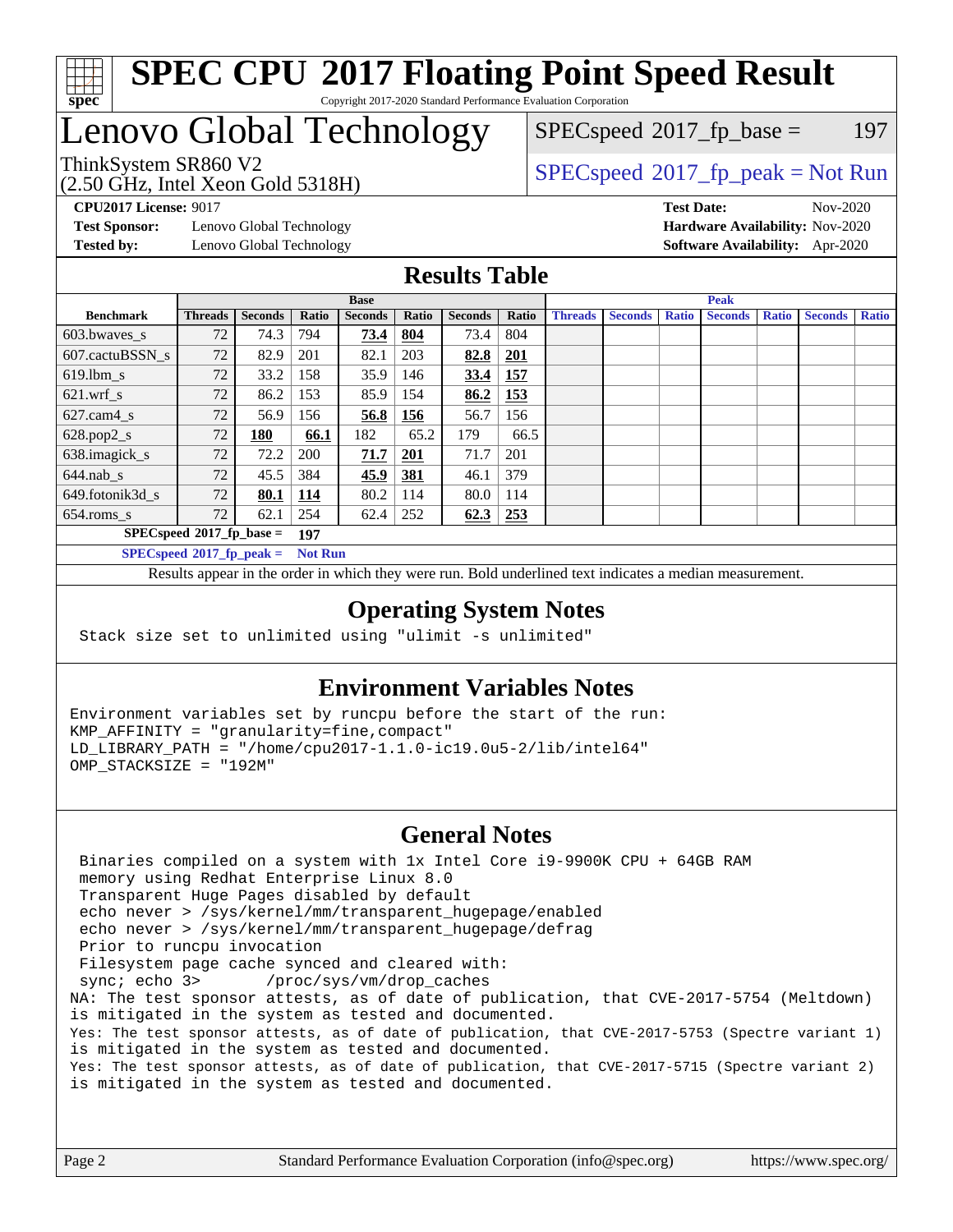| spec <sup>®</sup>                                                                                                                                                                                                                                                                                                                                | Copyright 2017-2020 Standard Performance Evaluation Corporation                                                                                                                     | <b>SPEC CPU®2017 Floating Point Speed Result</b>                                                                                                                                                                                                                                                                                                                                                                                            |                       |
|--------------------------------------------------------------------------------------------------------------------------------------------------------------------------------------------------------------------------------------------------------------------------------------------------------------------------------------------------|-------------------------------------------------------------------------------------------------------------------------------------------------------------------------------------|---------------------------------------------------------------------------------------------------------------------------------------------------------------------------------------------------------------------------------------------------------------------------------------------------------------------------------------------------------------------------------------------------------------------------------------------|-----------------------|
| Lenovo Global Technology                                                                                                                                                                                                                                                                                                                         |                                                                                                                                                                                     | $SPEC speed^{\circ}2017\_fp\_base =$                                                                                                                                                                                                                                                                                                                                                                                                        | 197                   |
| ThinkSystem SR860 V2<br>$(2.50 \text{ GHz}, \text{Intel Xeon Gold } 5318\text{H})$                                                                                                                                                                                                                                                               |                                                                                                                                                                                     | $SPEC speed^{\circ}2017\_fp\_peak = Not Run$                                                                                                                                                                                                                                                                                                                                                                                                |                       |
| <b>CPU2017 License: 9017</b><br><b>Test Sponsor:</b><br>Lenovo Global Technology<br><b>Tested by:</b><br>Lenovo Global Technology                                                                                                                                                                                                                |                                                                                                                                                                                     | <b>Test Date:</b><br>Hardware Availability: Nov-2020<br>Software Availability: Apr-2020                                                                                                                                                                                                                                                                                                                                                     | Nov-2020              |
|                                                                                                                                                                                                                                                                                                                                                  | <b>Platform Notes</b>                                                                                                                                                               |                                                                                                                                                                                                                                                                                                                                                                                                                                             |                       |
| BIOS configuration:<br>MONITOR/MWAIT set to Enabled<br>Hyper-Threading set to Disabled<br>Adjacent Cache Prefetch set to Disabled<br>Sysinfo program /home/cpu2017-1.1.0-ic19.0u5-2/bin/sysinfo<br>Rev: r6365 of 2019-08-21 295195f888a3d7edble6e46a485a0011                                                                                     |                                                                                                                                                                                     | Choose Operating Mode set to Maximum Performance and then set it to Custom Mode                                                                                                                                                                                                                                                                                                                                                             |                       |
| running on localhost.localdomain Mon Nov 16 00:33:09 2020<br>SUT (System Under Test) info as seen by some common utilities.<br>For more information on this section, see<br>https://www.spec.org/cpu2017/Docs/config.html#sysinfo                                                                                                                |                                                                                                                                                                                     |                                                                                                                                                                                                                                                                                                                                                                                                                                             |                       |
| From /proc/cpuinfo<br>model name: $Intel(R)$ Xeon(R) Gold 5318H CPU @ 2.50GHz<br>"physical id"s (chips)<br>4<br>72 "processors"<br>cpu cores : 18<br>siblings : 18                                                                                                                                                                               |                                                                                                                                                                                     | cores, siblings (Caution: counting these is hw and system dependent. The following<br>excerpts from /proc/cpuinfo might not be reliable. Use with caution.)<br>physical 0: cores 0 1 2 3 4 8 9 10 11 16 17 18 19 20 24 25 26 27<br>physical 1: cores 0 1 2 3 4 8 9 10 11 16 17 18 19 20 24 25 26 27<br>physical 2: cores 0 1 2 3 4 8 9 10 11 16 17 18 19 20 24 25 26 27<br>physical 3: cores 0 1 2 3 4 8 9 10 11 16 17 18 19 20 24 25 26 27 |                       |
| From 1scpu:<br>Architecture:<br>$CPU$ op-mode( $s$ ):<br>Byte Order:<br>CPU(s):<br>On-line CPU(s) list: $0-71$<br>$Thread(s)$ per core:<br>$Core(s)$ per socket:<br>Socket(s):<br>NUMA $node(s):$<br>Vendor ID:<br>CPU family:<br>Model:<br>Model name:<br>Stepping:<br>CPU MHz:<br>CPU max MHz:<br>CPU min MHz:<br>BogoMIPS:<br>Virtualization: | x86_64<br>$32$ -bit, $64$ -bit<br>Little Endian<br>72<br>$\mathbf{1}$<br>18<br>4<br>4<br>GenuineIntel<br>6<br>85<br>11<br>2098.229<br>3800.0000<br>1000.0000<br>5000.00<br>$VT - x$ | $Intel(R) Xeon(R) Gold 5318H CPU @ 2.50GHz$                                                                                                                                                                                                                                                                                                                                                                                                 |                       |
|                                                                                                                                                                                                                                                                                                                                                  | (Continued on next page)                                                                                                                                                            |                                                                                                                                                                                                                                                                                                                                                                                                                                             |                       |
| Page 3                                                                                                                                                                                                                                                                                                                                           |                                                                                                                                                                                     | Standard Performance Evaluation Corporation (info@spec.org)                                                                                                                                                                                                                                                                                                                                                                                 | https://www.spec.org/ |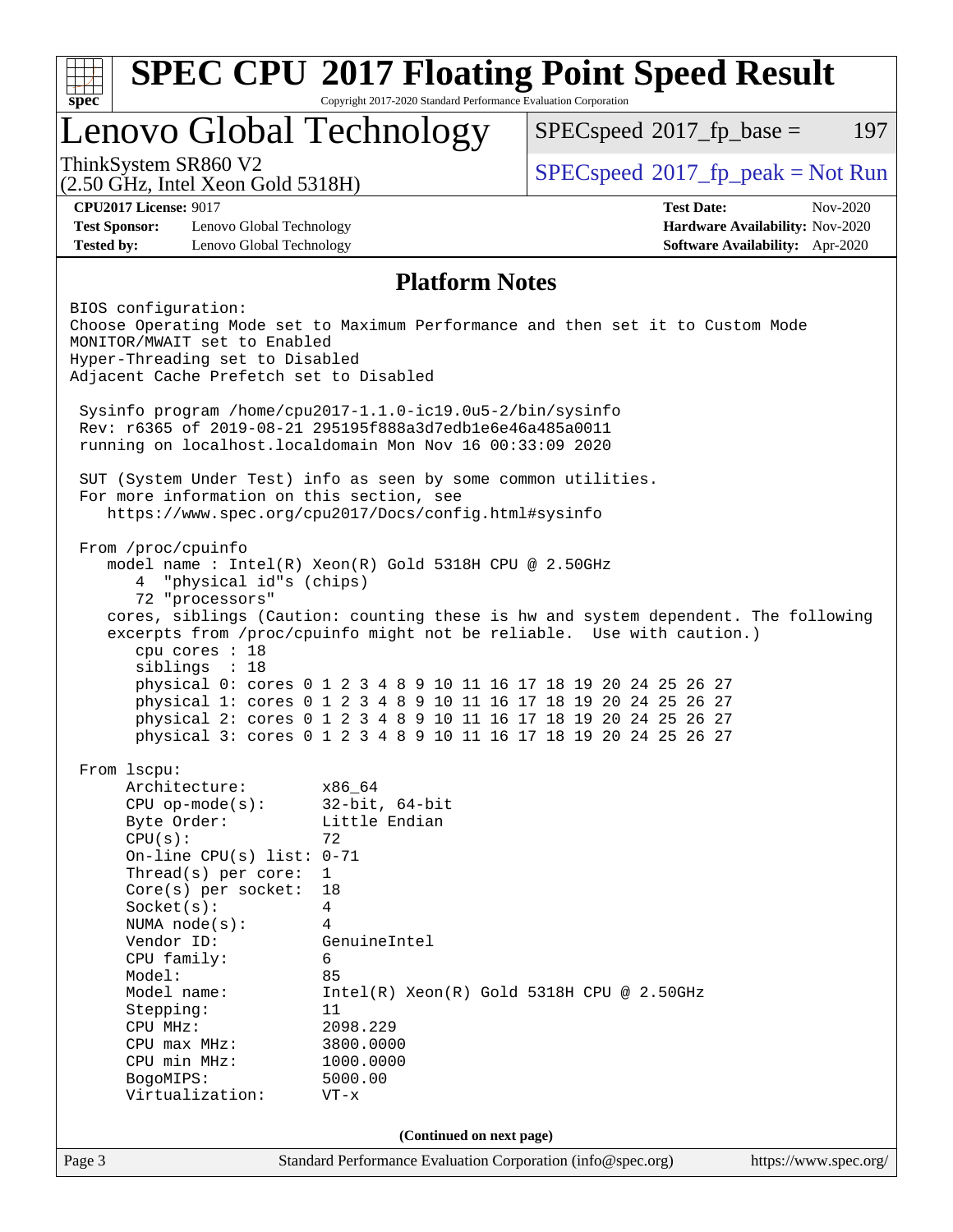

Lenovo Global Technology

 $SPEC speed^{\circ}2017\_fp\_base = 197$ 

(2.50 GHz, Intel Xeon Gold 5318H)

ThinkSystem SR860 V2<br>  $\begin{array}{c}\n\text{SPEC speed} \text{?}2017\_fp\_peak = Not Run \\
\text{SPEC speed} \text{?}2017\_fp\_peak = Not Run\n\end{array}$ 

**[CPU2017 License:](http://www.spec.org/auto/cpu2017/Docs/result-fields.html#CPU2017License)** 9017 **[Test Date:](http://www.spec.org/auto/cpu2017/Docs/result-fields.html#TestDate)** Nov-2020

**[Test Sponsor:](http://www.spec.org/auto/cpu2017/Docs/result-fields.html#TestSponsor)** Lenovo Global Technology **[Hardware Availability:](http://www.spec.org/auto/cpu2017/Docs/result-fields.html#HardwareAvailability)** Nov-2020 **[Tested by:](http://www.spec.org/auto/cpu2017/Docs/result-fields.html#Testedby)** Lenovo Global Technology **[Software Availability:](http://www.spec.org/auto/cpu2017/Docs/result-fields.html#SoftwareAvailability)** Apr-2020

#### **[Platform Notes \(Continued\)](http://www.spec.org/auto/cpu2017/Docs/result-fields.html#PlatformNotes)**

|             | L1d cache: |                         | 32K       |
|-------------|------------|-------------------------|-----------|
|             | Lli cache: |                         | 32K       |
| $L2$ cache: |            |                         | 1024K     |
| L3 cache:   |            |                         | 25344K    |
|             |            | NUMA $node0$ $CPU(s)$ : | $0 - 17$  |
|             |            | NUMA nodel CPU(s):      | $18 - 35$ |
|             |            | NUMA $node2$ $CPU(s)$ : | $36 - 53$ |
|             |            | NUMA $node3$ $CPU(s)$ : | $54 - 71$ |
| --          |            |                         | $\sim$    |

 Flags: fpu vme de pse tsc msr pae mce cx8 apic sep mtrr pge mca cmov pat pse36 clflush dts acpi mmx fxsr sse sse2 ss ht tm pbe syscall nx pdpe1gb rdtscp lm constant\_tsc art arch\_perfmon pebs bts rep\_good nopl xtopology nonstop\_tsc cpuid aperfmperf pni pclmulqdq dtes64 monitor ds\_cpl vmx smx est tm2 ssse3 sdbg fma cx16 xtpr pdcm pcid dca sse4\_1 sse4\_2 x2apic movbe popcnt tsc\_deadline\_timer aes xsave avx f16c rdrand lahf\_lm abm 3dnowprefetch cpuid\_fault epb cat\_l3 cdp\_l3 invpcid\_single intel\_ppin ssbd mba ibrs ibpb stibp ibrs\_enhanced tpr\_shadow vnmi flexpriority ept vpid fsgsbase tsc\_adjust bmi1 hle avx2 smep bmi2 erms invpcid rtm cqm mpx rdt\_a avx512f avx512dq rdseed adx smap clflushopt clwb intel\_pt avx512cd avx512bw avx512vl xsaveopt xsavec xgetbv1 xsaves cqm\_llc cqm\_occup\_llc cqm\_mbm\_total cqm\_mbm\_local avx512\_bf16 dtherm ida arat pln pts pku ospke avx512\_vnni md\_clear flush\_l1d arch\_capabilities

 /proc/cpuinfo cache data cache size : 25344 KB

Page 4 Standard Performance Evaluation Corporation [\(info@spec.org\)](mailto:info@spec.org) <https://www.spec.org/> From numactl --hardware WARNING: a numactl 'node' might or might not correspond to a physical chip. available: 4 nodes (0-3) node 0 cpus: 0 1 2 3 4 5 6 7 8 9 10 11 12 13 14 15 16 17 node 0 size: 193121 MB node 0 free: 192873 MB node 1 cpus: 18 19 20 21 22 23 24 25 26 27 28 29 30 31 32 33 34 35 node 1 size: 193504 MB node 1 free: 193263 MB node 2 cpus: 36 37 38 39 40 41 42 43 44 45 46 47 48 49 50 51 52 53 node 2 size: 193531 MB node 2 free: 193355 MB node 3 cpus: 54 55 56 57 58 59 60 61 62 63 64 65 66 67 68 69 70 71 node 3 size: 193531 MB node 3 free: 192984 MB node distances: node 0 1 2 3 0: 10 20 20 20 1: 20 10 20 20 2: 20 20 10 20 3: 20 20 20 10 From /proc/meminfo **(Continued on next page)**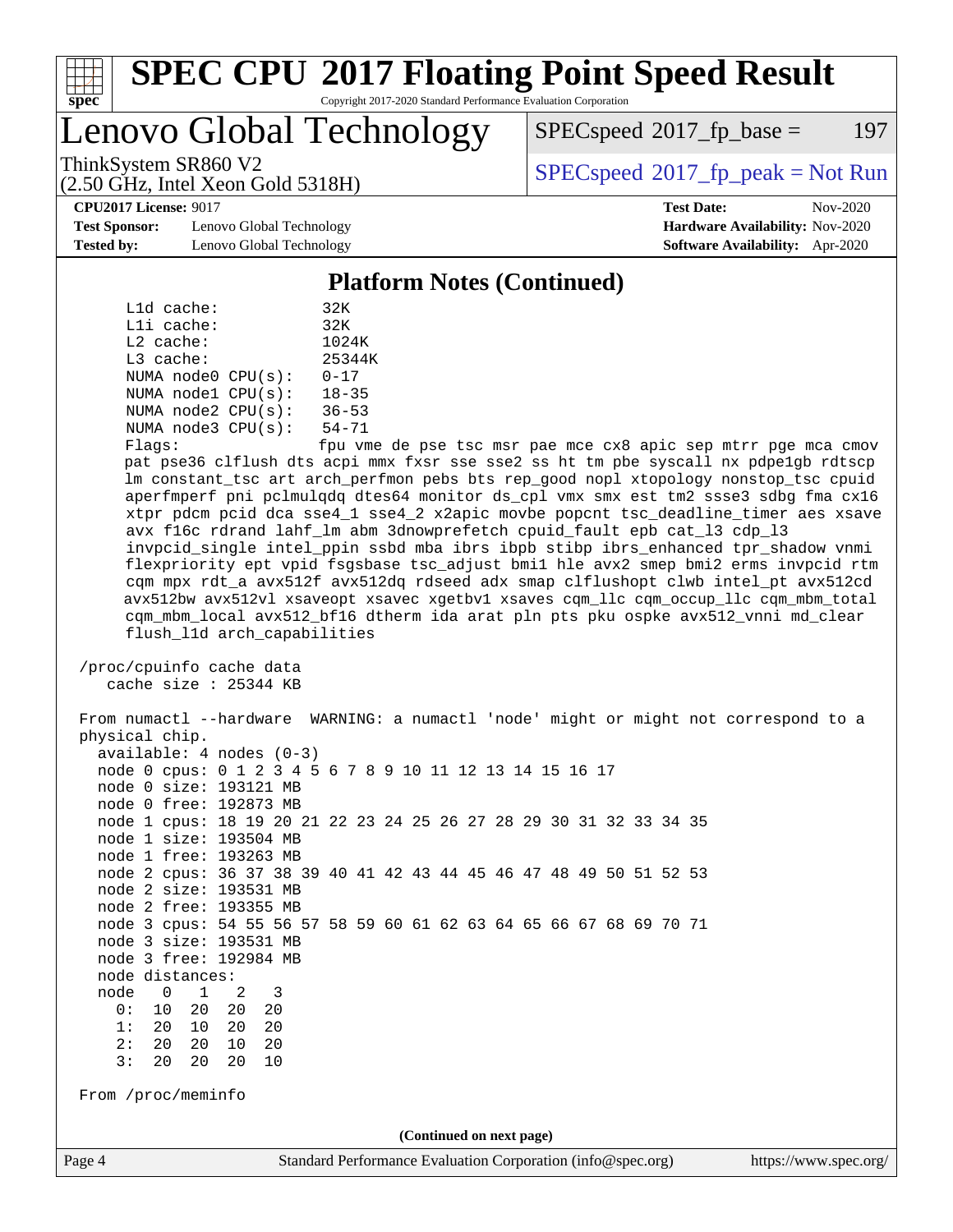

Page 5 Standard Performance Evaluation Corporation [\(info@spec.org\)](mailto:info@spec.org) <https://www.spec.org/>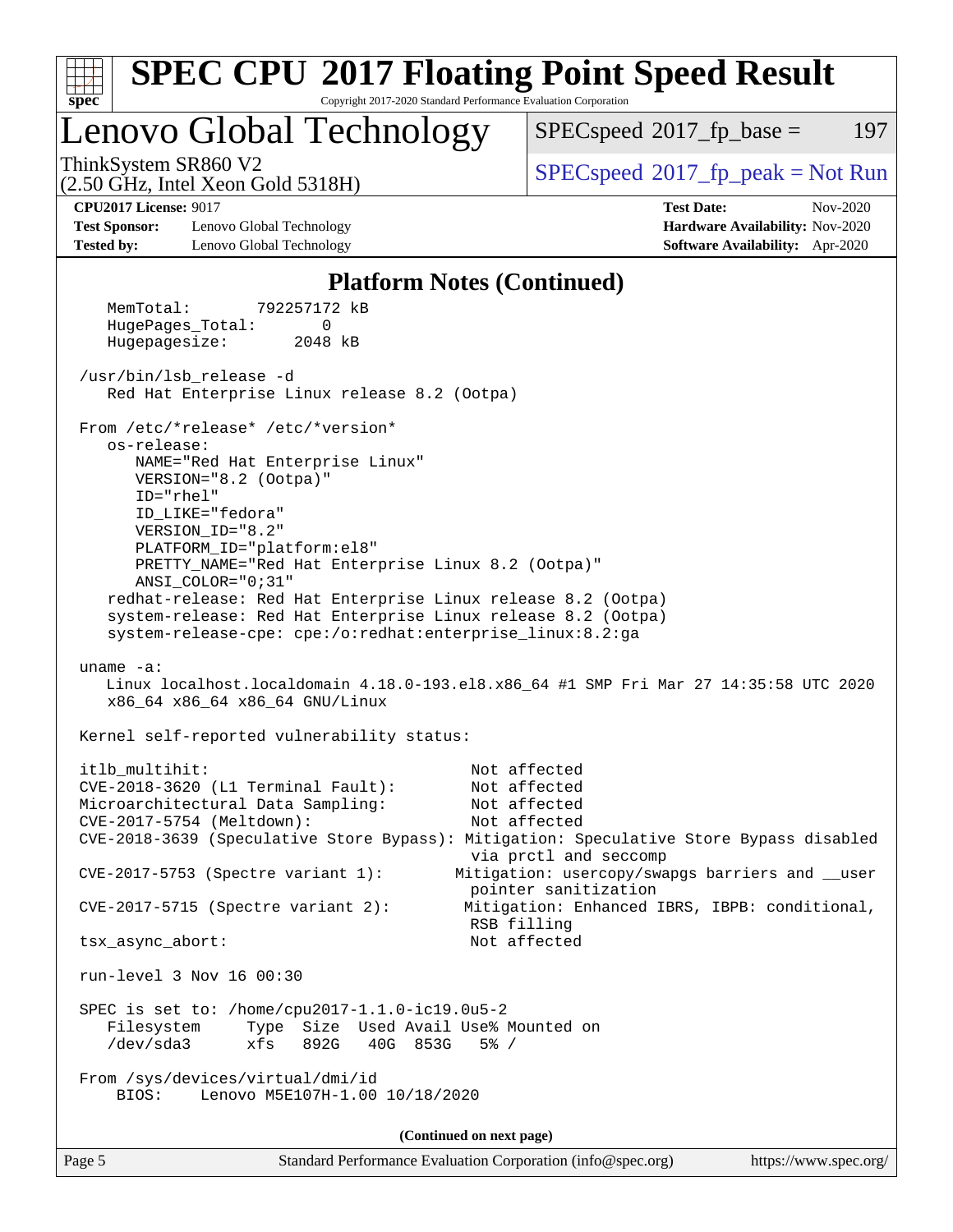

Lenovo Global Technology

 $SPECspeed^{\circledcirc}2017_fp\_base = 197$  $SPECspeed^{\circledcirc}2017_fp\_base = 197$ 

(2.50 GHz, Intel Xeon Gold 5318H)

ThinkSystem SR860 V2<br>  $\begin{array}{c}\n\text{SPEC speed} \text{?}2017\_fp\_peak = Not Run \\
\text{SPEC speed} \text{?}2017\_fp\_peak = Not Run\n\end{array}$ 

**[Test Sponsor:](http://www.spec.org/auto/cpu2017/Docs/result-fields.html#TestSponsor)** Lenovo Global Technology **[Hardware Availability:](http://www.spec.org/auto/cpu2017/Docs/result-fields.html#HardwareAvailability)** Nov-2020 **[Tested by:](http://www.spec.org/auto/cpu2017/Docs/result-fields.html#Testedby)** Lenovo Global Technology **[Software Availability:](http://www.spec.org/auto/cpu2017/Docs/result-fields.html#SoftwareAvailability)** Apr-2020

**[CPU2017 License:](http://www.spec.org/auto/cpu2017/Docs/result-fields.html#CPU2017License)** 9017 **[Test Date:](http://www.spec.org/auto/cpu2017/Docs/result-fields.html#TestDate)** Nov-2020

#### **[Platform Notes \(Continued\)](http://www.spec.org/auto/cpu2017/Docs/result-fields.html#PlatformNotes)**

 Vendor: Lenovo Product: ThinkSystem SR860 V2 Product Family: ThinkSystem Serial: none

 Additional information from dmidecode follows. WARNING: Use caution when you interpret this section. The 'dmidecode' program reads system data which is "intended to allow hardware to be accurately determined", but the intent may not be met, as there are frequent changes to hardware, firmware, and the "DMTF SMBIOS" standard. Memory:

48x SK Hynix HMA82GR7CJR8N-XN 16 GB 2 rank 3200

 (End of data from sysinfo program) Memory on this system run at 2666 MHz due to CPU limitation.

#### **[Compiler Version Notes](http://www.spec.org/auto/cpu2017/Docs/result-fields.html#CompilerVersionNotes)**

| 619.1bm_s(base) 638.imagick_s(base) 644.nab_s(base)<br>$\mathcal{C}$                                                                                                                                                                                                                                                                                                                                                                                                                                                                                                 |
|----------------------------------------------------------------------------------------------------------------------------------------------------------------------------------------------------------------------------------------------------------------------------------------------------------------------------------------------------------------------------------------------------------------------------------------------------------------------------------------------------------------------------------------------------------------------|
| Intel(R) C Intel(R) 64 Compiler for applications running on Intel(R) 64,<br>Version 19.0.5.281 Build 20190815<br>Copyright (C) 1985-2019 Intel Corporation. All rights reserved.                                                                                                                                                                                                                                                                                                                                                                                     |
| $C_{++}$ , C, Fortran   607.cactuBSSN_s(base)                                                                                                                                                                                                                                                                                                                                                                                                                                                                                                                        |
| Intel(R) $C++$ Intel(R) 64 Compiler for applications running on Intel(R) 64,<br>Version 19.0.5.281 Build 20190815<br>Copyright (C) 1985-2019 Intel Corporation. All rights reserved.<br>Intel(R) C Intel(R) 64 Compiler for applications running on Intel(R) 64,<br>Version 19.0.5.281 Build 20190815<br>Copyright (C) 1985-2019 Intel Corporation. All rights reserved.<br>Intel(R) Fortran Intel(R) 64 Compiler for applications running on $Intel(R)$<br>64, Version 19.0.5.281 Build 20190815<br>Copyright (C) 1985-2019 Intel Corporation. All rights reserved. |
| Fortran (603.bwaves s(base) 649.fotonik3d s(base) 654.roms s(base)                                                                                                                                                                                                                                                                                                                                                                                                                                                                                                   |
| $Intel(R)$ Fortran Intel(R) 64 Compiler for applications running on Intel(R)<br>64, Version 19.0.5.281 Build 20190815<br>Copyright (C) 1985-2019 Intel Corporation. All rights reserved.                                                                                                                                                                                                                                                                                                                                                                             |
| (Continued on next page)                                                                                                                                                                                                                                                                                                                                                                                                                                                                                                                                             |

Page 6 Standard Performance Evaluation Corporation [\(info@spec.org\)](mailto:info@spec.org) <https://www.spec.org/>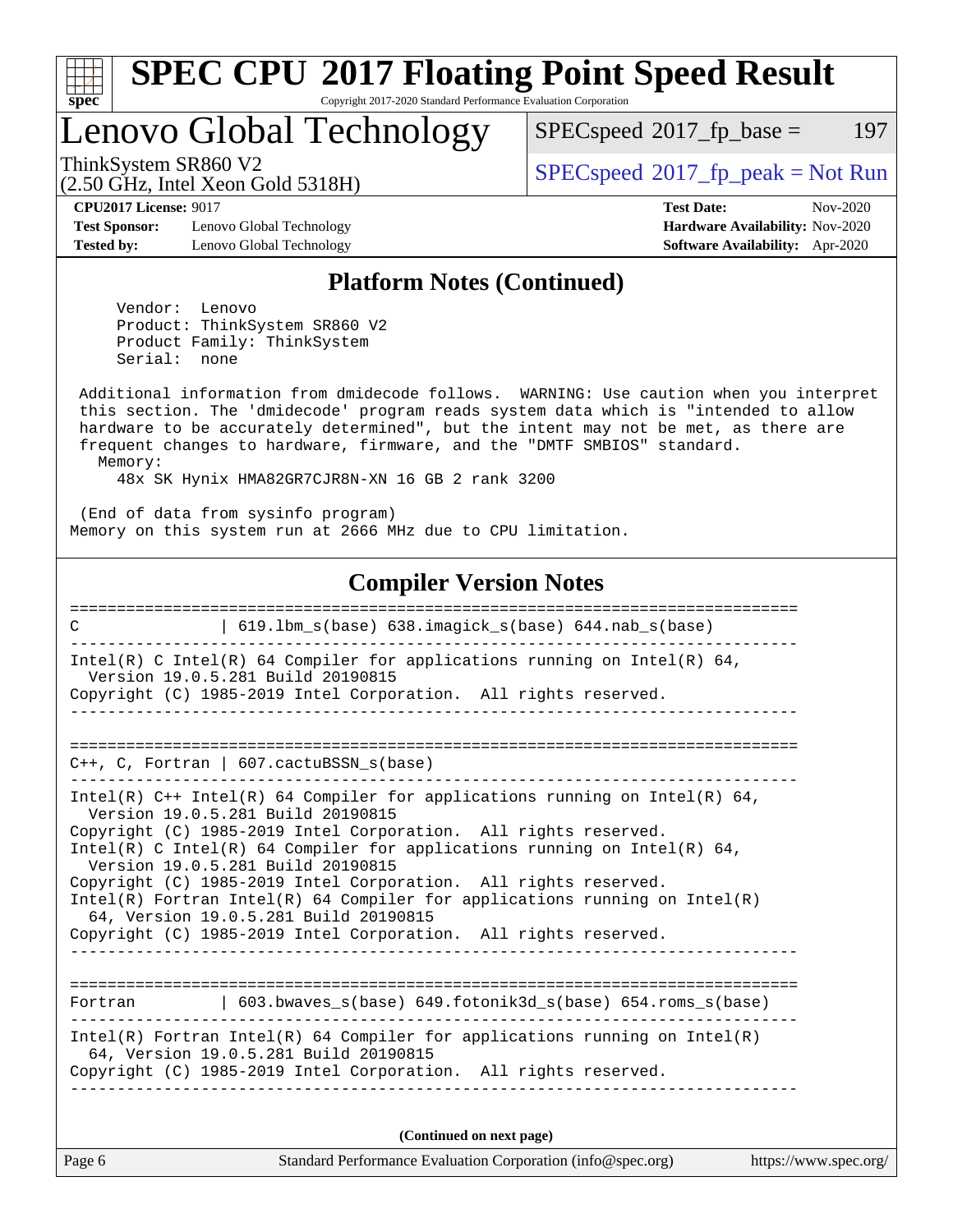

# **[SPEC CPU](http://www.spec.org/auto/cpu2017/Docs/result-fields.html#SPECCPU2017FloatingPointSpeedResult)[2017 Floating Point Speed Result](http://www.spec.org/auto/cpu2017/Docs/result-fields.html#SPECCPU2017FloatingPointSpeedResult)**

Copyright 2017-2020 Standard Performance Evaluation Corporation

### Lenovo Global Technology

 $SPEC speed^{\circ}2017\_fp\_base = 197$ 

(2.50 GHz, Intel Xeon Gold 5318H)

ThinkSystem SR860 V2<br>  $\begin{array}{c}\n\text{SPEC speed} \text{?}2017 \text{ fp\_peak} = \text{Not Run} \\
\text{SPEC speed} \text{?}2017 \text{ fp\_peak} = \text{Not Run} \\
\end{array}$ 

**[Test Sponsor:](http://www.spec.org/auto/cpu2017/Docs/result-fields.html#TestSponsor)** Lenovo Global Technology **[Hardware Availability:](http://www.spec.org/auto/cpu2017/Docs/result-fields.html#HardwareAvailability)** Nov-2020 **[Tested by:](http://www.spec.org/auto/cpu2017/Docs/result-fields.html#Testedby)** Lenovo Global Technology **[Software Availability:](http://www.spec.org/auto/cpu2017/Docs/result-fields.html#SoftwareAvailability)** Apr-2020

**[CPU2017 License:](http://www.spec.org/auto/cpu2017/Docs/result-fields.html#CPU2017License)** 9017 **[Test Date:](http://www.spec.org/auto/cpu2017/Docs/result-fields.html#TestDate)** Nov-2020

#### **[Compiler Version Notes \(Continued\)](http://www.spec.org/auto/cpu2017/Docs/result-fields.html#CompilerVersionNotes)**

============================================================================== Fortran, C | 621.wrf\_s(base) 627.cam4\_s(base) 628.pop2\_s(base) ------------------------------------------------------------------------------ Intel(R) Fortran Intel(R) 64 Compiler for applications running on Intel(R) 64, Version 19.0.5.281 Build 20190815 Copyright (C) 1985-2019 Intel Corporation. All rights reserved. Intel(R) C Intel(R) 64 Compiler for applications running on Intel(R)  $64$ , Version 19.0.5.281 Build 20190815 Copyright (C) 1985-2019 Intel Corporation. All rights reserved. ------------------------------------------------------------------------------

### **[Base Compiler Invocation](http://www.spec.org/auto/cpu2017/Docs/result-fields.html#BaseCompilerInvocation)**

[C benchmarks](http://www.spec.org/auto/cpu2017/Docs/result-fields.html#Cbenchmarks):  $i$ cc

[Fortran benchmarks](http://www.spec.org/auto/cpu2017/Docs/result-fields.html#Fortranbenchmarks): [ifort](http://www.spec.org/cpu2017/results/res2020q4/cpu2017-20201123-24461.flags.html#user_FCbase_intel_ifort_8111460550e3ca792625aed983ce982f94888b8b503583aa7ba2b8303487b4d8a21a13e7191a45c5fd58ff318f48f9492884d4413fa793fd88dd292cad7027ca)

[Benchmarks using both Fortran and C](http://www.spec.org/auto/cpu2017/Docs/result-fields.html#BenchmarksusingbothFortranandC): [ifort](http://www.spec.org/cpu2017/results/res2020q4/cpu2017-20201123-24461.flags.html#user_CC_FCbase_intel_ifort_8111460550e3ca792625aed983ce982f94888b8b503583aa7ba2b8303487b4d8a21a13e7191a45c5fd58ff318f48f9492884d4413fa793fd88dd292cad7027ca) [icc](http://www.spec.org/cpu2017/results/res2020q4/cpu2017-20201123-24461.flags.html#user_CC_FCbase_intel_icc_66fc1ee009f7361af1fbd72ca7dcefbb700085f36577c54f309893dd4ec40d12360134090235512931783d35fd58c0460139e722d5067c5574d8eaf2b3e37e92)

[Benchmarks using Fortran, C, and C++:](http://www.spec.org/auto/cpu2017/Docs/result-fields.html#BenchmarksusingFortranCandCXX) [icpc](http://www.spec.org/cpu2017/results/res2020q4/cpu2017-20201123-24461.flags.html#user_CC_CXX_FCbase_intel_icpc_c510b6838c7f56d33e37e94d029a35b4a7bccf4766a728ee175e80a419847e808290a9b78be685c44ab727ea267ec2f070ec5dc83b407c0218cded6866a35d07) [icc](http://www.spec.org/cpu2017/results/res2020q4/cpu2017-20201123-24461.flags.html#user_CC_CXX_FCbase_intel_icc_66fc1ee009f7361af1fbd72ca7dcefbb700085f36577c54f309893dd4ec40d12360134090235512931783d35fd58c0460139e722d5067c5574d8eaf2b3e37e92) [ifort](http://www.spec.org/cpu2017/results/res2020q4/cpu2017-20201123-24461.flags.html#user_CC_CXX_FCbase_intel_ifort_8111460550e3ca792625aed983ce982f94888b8b503583aa7ba2b8303487b4d8a21a13e7191a45c5fd58ff318f48f9492884d4413fa793fd88dd292cad7027ca)

### **[Base Portability Flags](http://www.spec.org/auto/cpu2017/Docs/result-fields.html#BasePortabilityFlags)**

 603.bwaves\_s: [-DSPEC\\_LP64](http://www.spec.org/cpu2017/results/res2020q4/cpu2017-20201123-24461.flags.html#suite_basePORTABILITY603_bwaves_s_DSPEC_LP64) 607.cactuBSSN\_s: [-DSPEC\\_LP64](http://www.spec.org/cpu2017/results/res2020q4/cpu2017-20201123-24461.flags.html#suite_basePORTABILITY607_cactuBSSN_s_DSPEC_LP64) 619.lbm\_s: [-DSPEC\\_LP64](http://www.spec.org/cpu2017/results/res2020q4/cpu2017-20201123-24461.flags.html#suite_basePORTABILITY619_lbm_s_DSPEC_LP64) 621.wrf\_s: [-DSPEC\\_LP64](http://www.spec.org/cpu2017/results/res2020q4/cpu2017-20201123-24461.flags.html#suite_basePORTABILITY621_wrf_s_DSPEC_LP64) [-DSPEC\\_CASE\\_FLAG](http://www.spec.org/cpu2017/results/res2020q4/cpu2017-20201123-24461.flags.html#b621.wrf_s_baseCPORTABILITY_DSPEC_CASE_FLAG) [-convert big\\_endian](http://www.spec.org/cpu2017/results/res2020q4/cpu2017-20201123-24461.flags.html#user_baseFPORTABILITY621_wrf_s_convert_big_endian_c3194028bc08c63ac5d04de18c48ce6d347e4e562e8892b8bdbdc0214820426deb8554edfa529a3fb25a586e65a3d812c835984020483e7e73212c4d31a38223) 627.cam4\_s: [-DSPEC\\_LP64](http://www.spec.org/cpu2017/results/res2020q4/cpu2017-20201123-24461.flags.html#suite_basePORTABILITY627_cam4_s_DSPEC_LP64) [-DSPEC\\_CASE\\_FLAG](http://www.spec.org/cpu2017/results/res2020q4/cpu2017-20201123-24461.flags.html#b627.cam4_s_baseCPORTABILITY_DSPEC_CASE_FLAG) 628.pop2\_s: [-DSPEC\\_LP64](http://www.spec.org/cpu2017/results/res2020q4/cpu2017-20201123-24461.flags.html#suite_basePORTABILITY628_pop2_s_DSPEC_LP64) [-DSPEC\\_CASE\\_FLAG](http://www.spec.org/cpu2017/results/res2020q4/cpu2017-20201123-24461.flags.html#b628.pop2_s_baseCPORTABILITY_DSPEC_CASE_FLAG) [-convert big\\_endian](http://www.spec.org/cpu2017/results/res2020q4/cpu2017-20201123-24461.flags.html#user_baseFPORTABILITY628_pop2_s_convert_big_endian_c3194028bc08c63ac5d04de18c48ce6d347e4e562e8892b8bdbdc0214820426deb8554edfa529a3fb25a586e65a3d812c835984020483e7e73212c4d31a38223) [-assume byterecl](http://www.spec.org/cpu2017/results/res2020q4/cpu2017-20201123-24461.flags.html#user_baseFPORTABILITY628_pop2_s_assume_byterecl_7e47d18b9513cf18525430bbf0f2177aa9bf368bc7a059c09b2c06a34b53bd3447c950d3f8d6c70e3faf3a05c8557d66a5798b567902e8849adc142926523472) 638.imagick\_s: [-DSPEC\\_LP64](http://www.spec.org/cpu2017/results/res2020q4/cpu2017-20201123-24461.flags.html#suite_basePORTABILITY638_imagick_s_DSPEC_LP64) 644.nab\_s: [-DSPEC\\_LP64](http://www.spec.org/cpu2017/results/res2020q4/cpu2017-20201123-24461.flags.html#suite_basePORTABILITY644_nab_s_DSPEC_LP64) 649.fotonik3d\_s: [-DSPEC\\_LP64](http://www.spec.org/cpu2017/results/res2020q4/cpu2017-20201123-24461.flags.html#suite_basePORTABILITY649_fotonik3d_s_DSPEC_LP64) 654.roms\_s: [-DSPEC\\_LP64](http://www.spec.org/cpu2017/results/res2020q4/cpu2017-20201123-24461.flags.html#suite_basePORTABILITY654_roms_s_DSPEC_LP64)